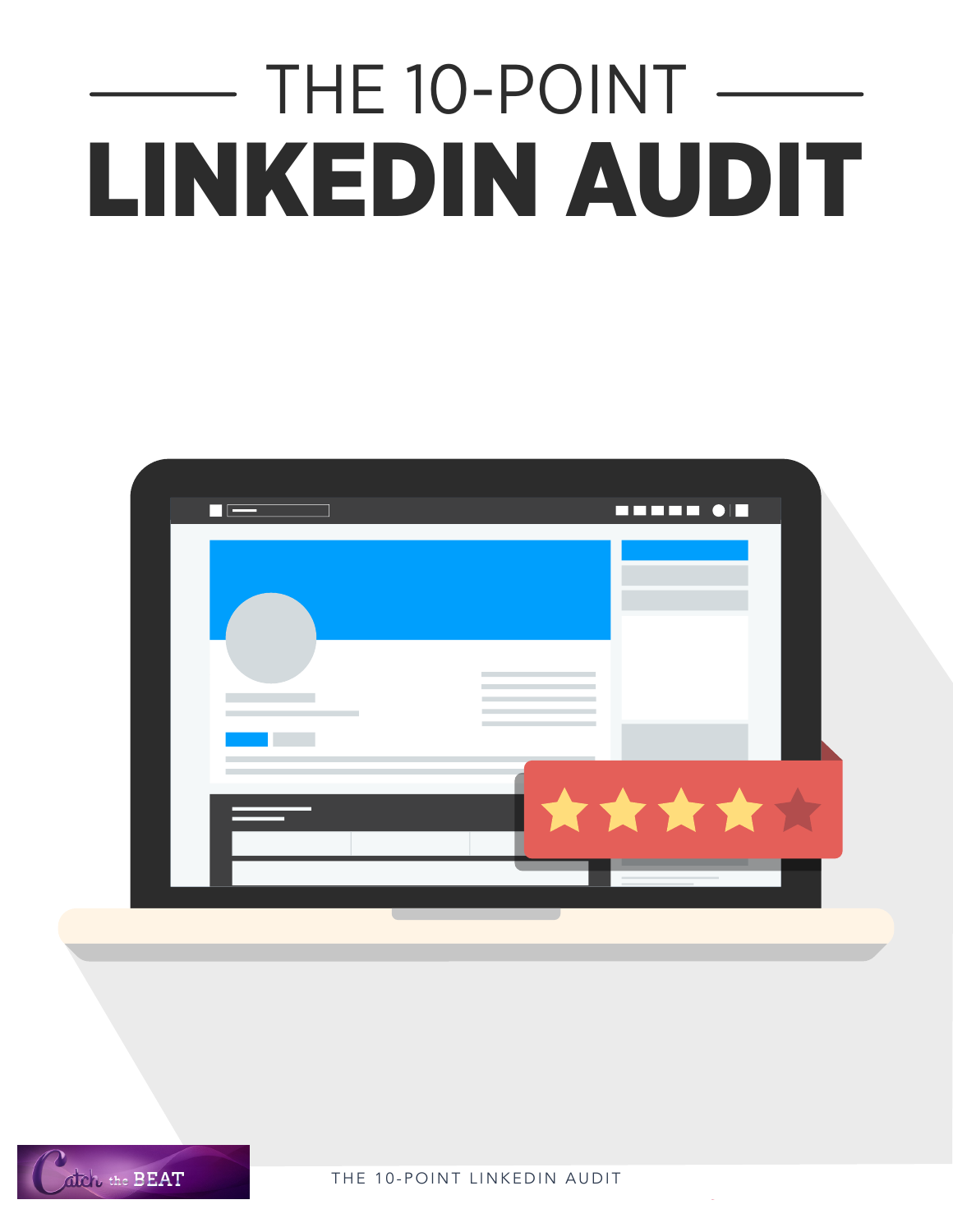## ABOUT CATCH THE BEAT

Catch the Beat is one of the most the most efficient and effective digital marketing agencies pros in SA with the best dang digital marketing training you'll find anywhere.

We're on a mission to double the size of 10,000 businesses and want to help you:

D[rive More Traffic](http://www.catchthebeat.co.za/blog/),

[Produce Stellar Content](http://www.catchthebeat.co.za/blog/), Write [Emails That Generate Clicks](http://www.catchthebeat.co.za/blog/),

...and

[Become the Smartest Marketer in the Room.](http://www.catchthebeat.co.za/blog/)

Catch the Beat 93 Bellairs Drive, Northriding, 2188

c Copyright 2018 All Rights Reserved. May be shared with copyright and credit left intact.

www.catchthebeat.co.za



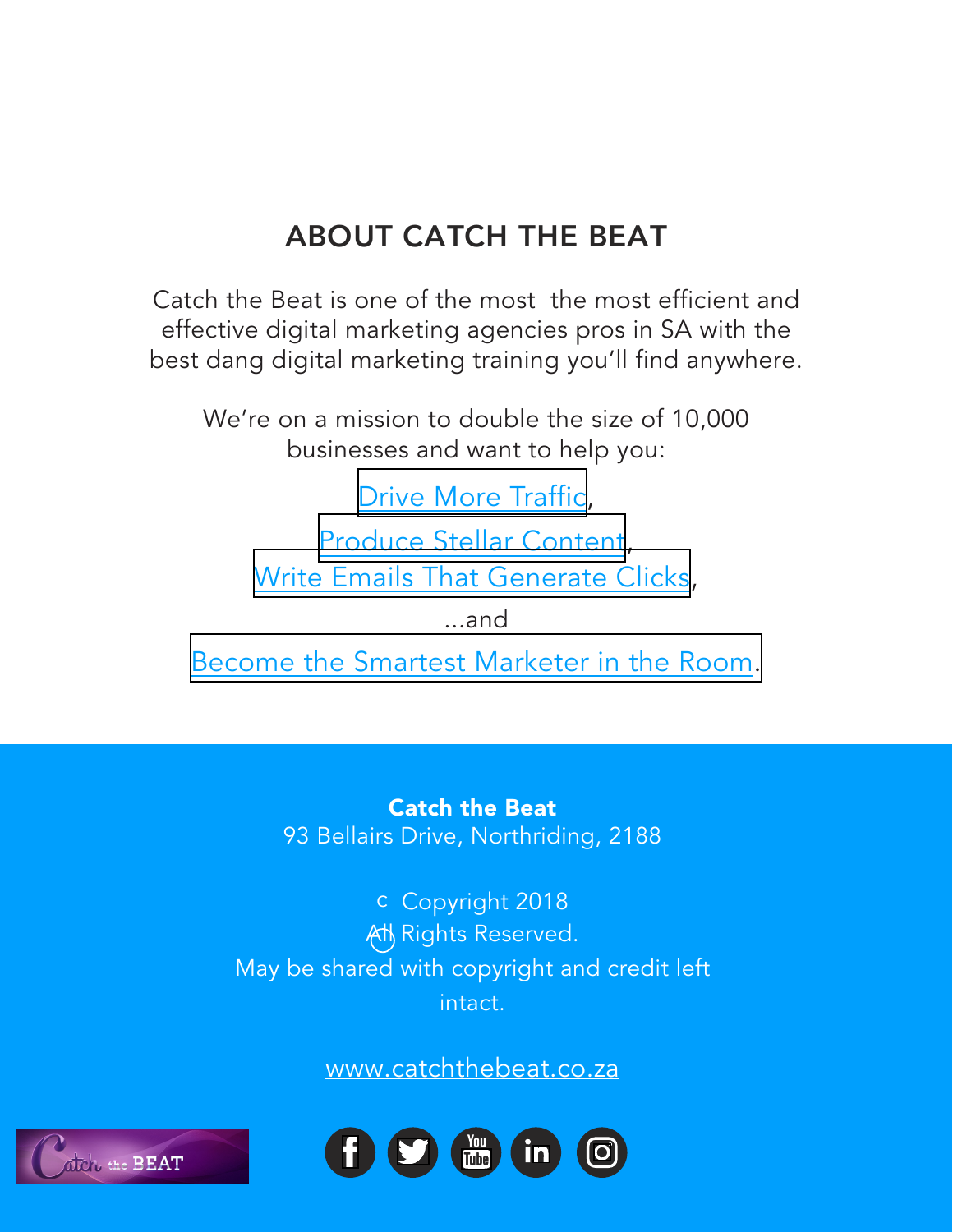# INTRODUCTION

If you're not active on LinkedIn, you're missing 80% of your leads.

*Let that sink in for a moment.*

Studies show that 80% of B2B leads come from LinkedIn, and 94% of B2B marketers use LinkedIn to distribute content.

On average, 46% of social media traffic coming to B2B company sites is from LinkedIn.

LinkedIn has 546+ million users in 200 countries, and 2 new members join the network every second!

260 million LinkedIn users are logging in each month. AND 40% of those users login daily.

Now do the math!

Of the 546 million total LinkedIn users and 250 million monthly active users, only 3 million share content on a weekly basis—just a touch over 1% of monthly users. That means 3 million users are getting 9 billion impressions each week!

Now ask yourself: "Am I using LinkedIn to its full potential?"

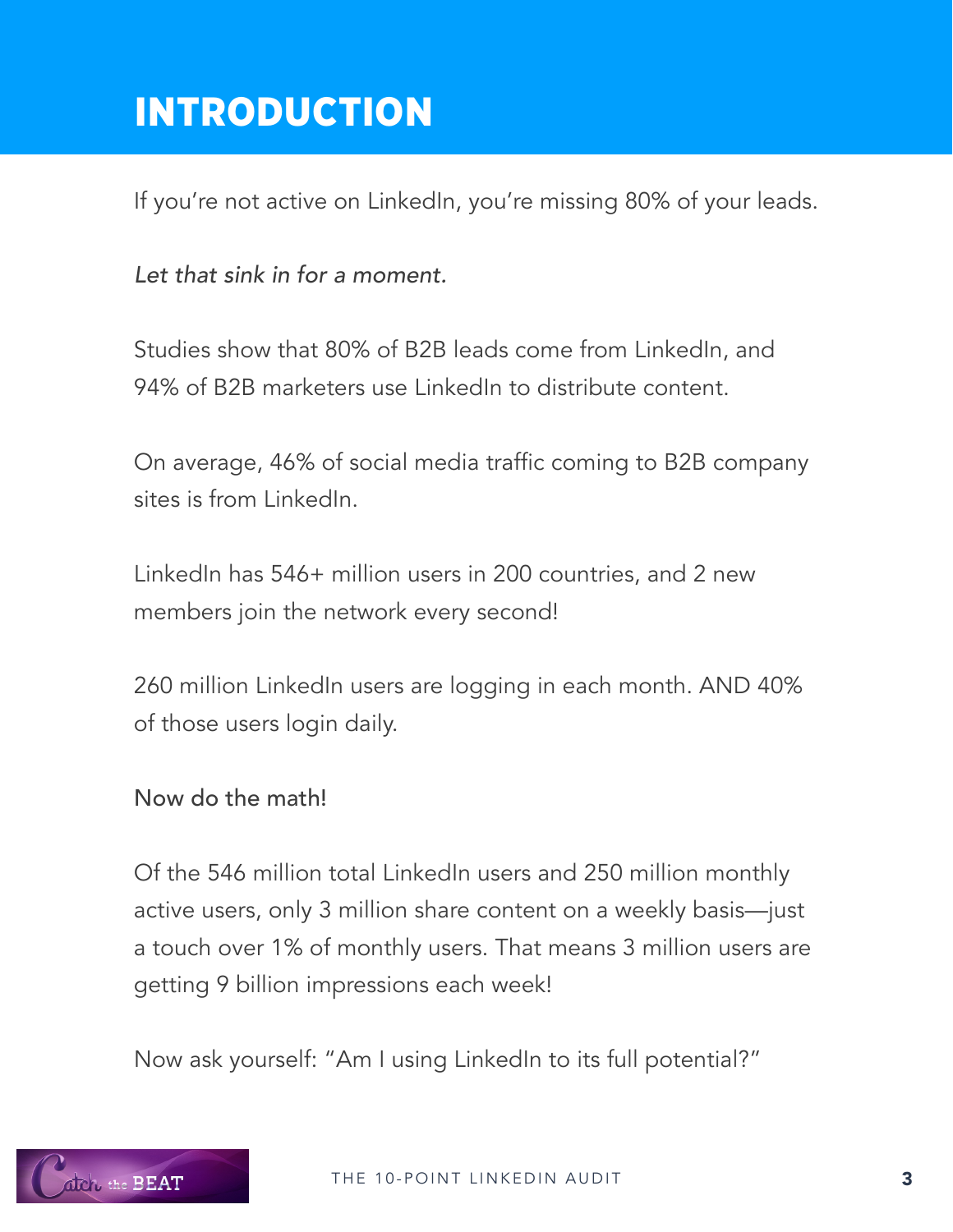There's a big difference between being on LinkedIn and using it. LinkedIn can be used for so many things beyond just hosting your resume. Here's a list of just a few of the ways you can leverage the platform:

- **Building Trust Amongst Your Peers**
- **Finding Jobs and Hiring Great People**
- **Generating Leads**
- **•** Kickstarting Partnerships
- Building Your Brand
- **Obtaining Industry Knowledge**
- **Consuming and Creating Content**
- Getting Support From Peers Within Your Industry
- Networking

Before you can take full advantage of all of these features and benefits, it's imperative to have a highly optimized profile. Use this checklist as a guide to turn your LinkedIn profile into a brand building, lead generating machine!

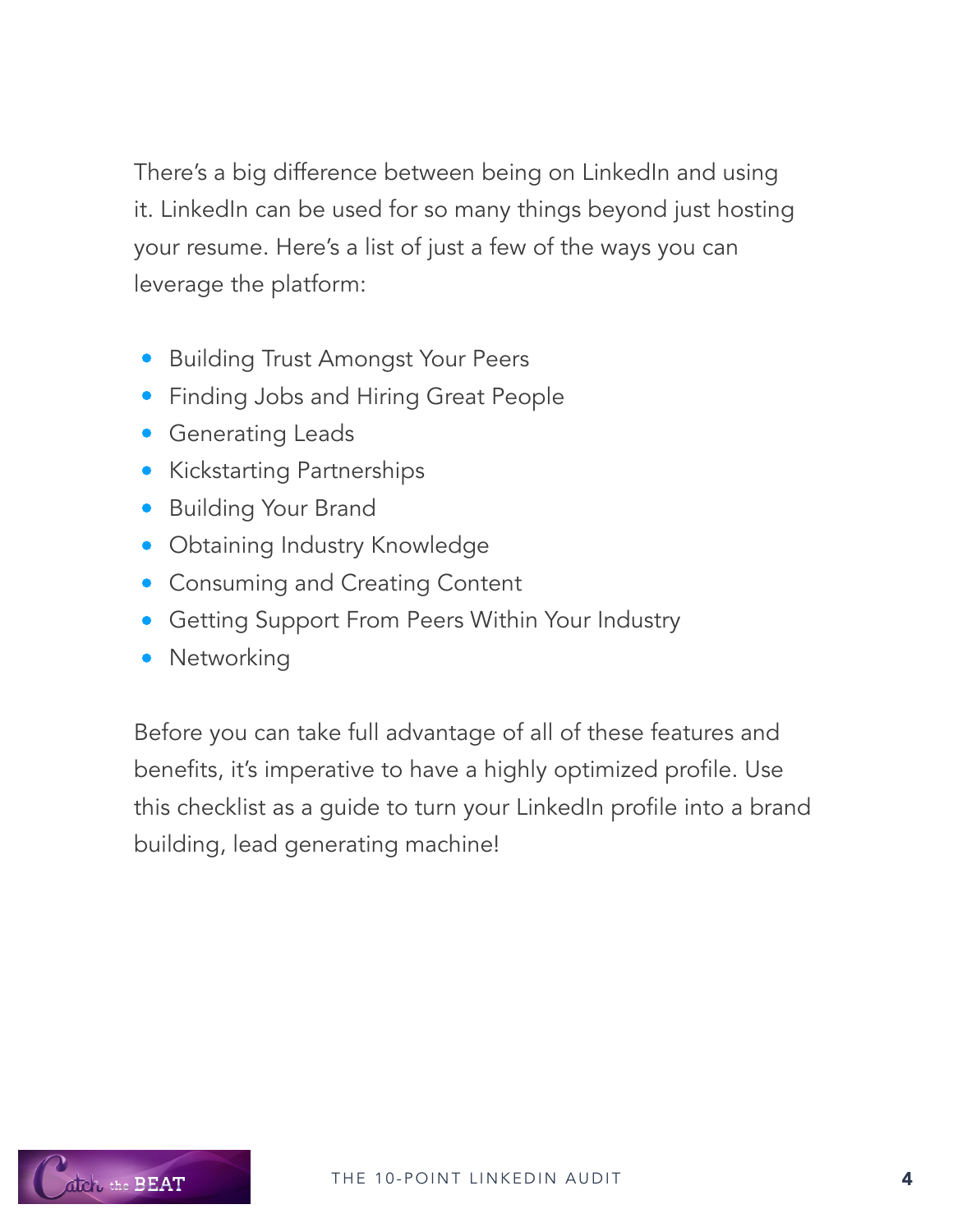# STEP 1: COVER IMAGE

- 1. Add one!
- 2. Make sure the photo communicates what you are trying to portray when someone visits your page
- 3. Great opportunity to add branding



- 1. Your photo should take up 60% of the frame
- 2. Should be a CURRENT photo (no catfishing)
- 3. Dress to the expectations of your desired audience



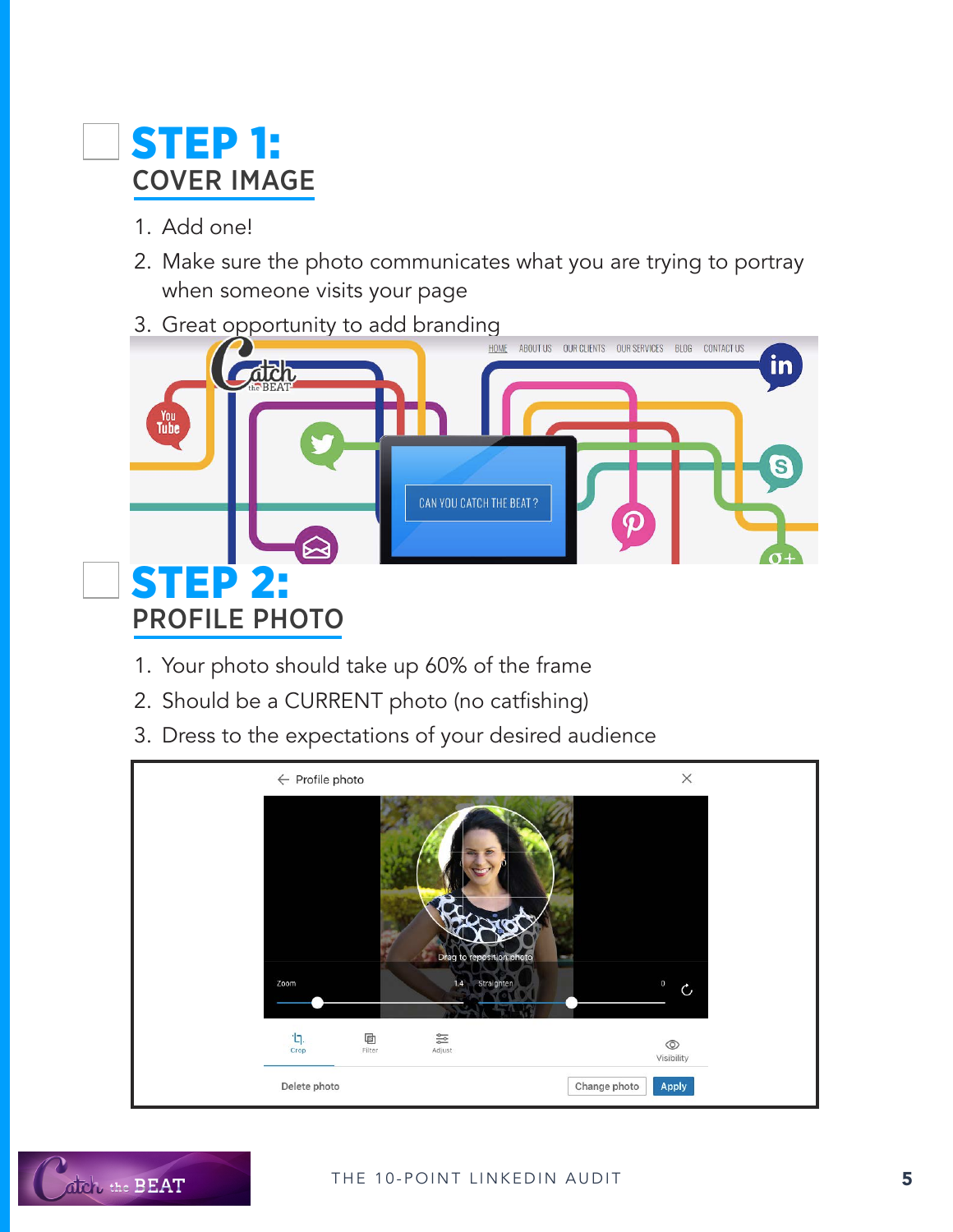# STEP 3: CONTACT DETAILS

- 1. Personalize your LinkedIn URL
- 2. Add your personal/company website
- 3. Add your "professional" email address (the one you would like prospective clients, employers, and business partners to reach you)
- 4. Twitter (if you have one)
- 5. Birthday (important: you want to show up in all of your contacts notifications at least once a year)

# STEP 4: HEADLINE

- 1. Use all of the real estate (120 character limit)
- 2. Don't just put your job title
- 3. Examples: "Looking to double the size of 10,000 businesses," "Best selling author, speaker, and business coach," "Internationally known to rock the microphone"

# STEP 5: SUMMARY

- 1. Use all of the real estate (2,000 character limit)
- 2. Write in a narrative format
- 3. Clear Mission Statement
- 4. Inject personality and optimize for SEO (industry specific words matter)
- 5. End with a clear call to action
- 6. Add photos to your summary

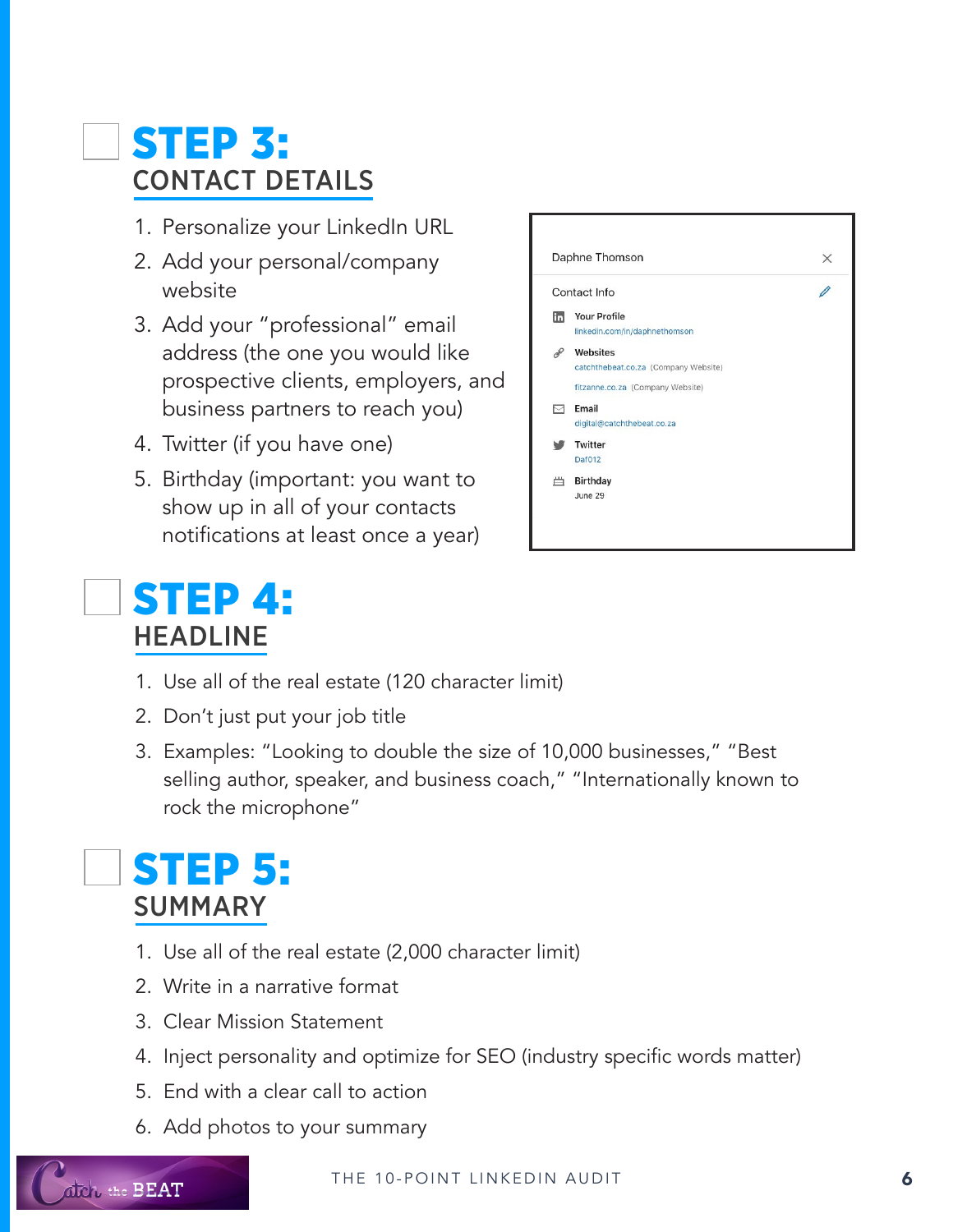

## STEP 6: CURRENT AND PAST EXPERIENCE

- 1. Write in a narrative format
- 2. Add photos and videos that capture attention
- 3. Make sure the work experience is relevant
- 4. Don't add every position you've ever had (no lemonade stands)

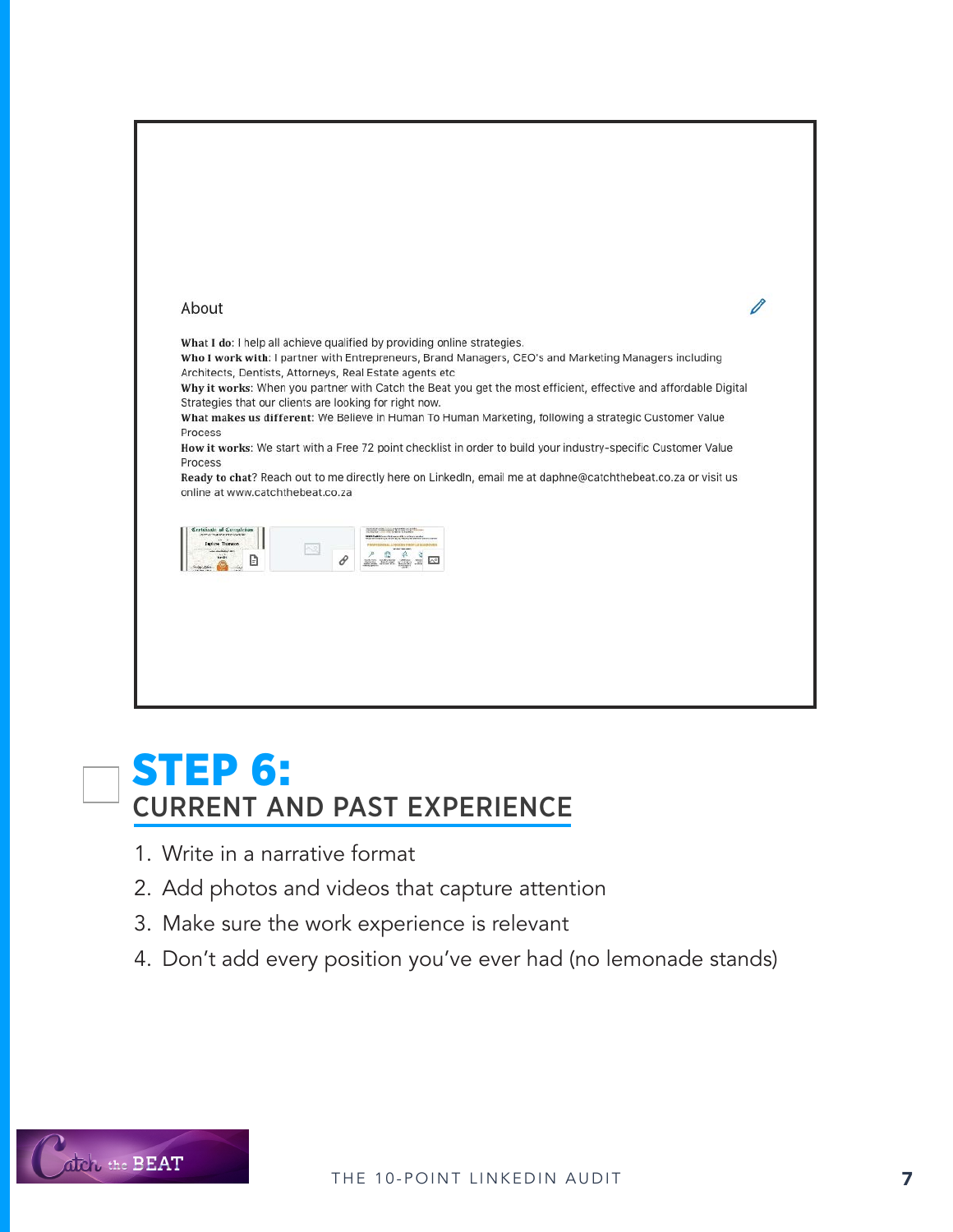

#### Founder

Catch the Beat Feb 2015 - Present  $\cdot$  4 yrs 5 mos North Riding

**IFF** WHAT WE DO!

We Help Financial Advisors, Insurance Brokers, Attorneys, Doctors & Dentists or any brand etc solve the #1 business problem - getting enough qualified clients to talk to. **EXE** HOW WE DO IT!

We offer you a team of certified LinkedIn professionals and your own personal LinkedIn campaign manager. They work with you to optimize your LinkedIn profile to improve your rankings, create targeted list of prospects, messages to invite them to connect and then follow up messages to turn the connections into hot and warm leads. You get daily leads. Your team sends out over 1200 messages per month which results in 300 to 400 connections, building your network. And the connections become hot leads that turn into sales conversations.

#### **★★★ SERVICES WE PROVIDE ★★★ Inside Sales** Appointment Setting Low CPL based Tele-Prospecting Lead/Demand Generation LinkedIn Social Selling Training **LinkedIn Expert Training** 100% Done for You LinkedIn Lead Generation 100% Do It Yourself LinkedIn Lead Generation **SEO** Social Media Management

# STEP 7: EDUCATION

- 1. Keep this up-to-date
- 2. Link to college or university
- 3. Tap into your academic network

# STEP 8: SKILLS AND ENDORSEMENTS

- 1. Make sure your top 3 skills are the ones you want people to endorse (you can control your top 3)
- 2. Give endorsements for skills and you shall receive

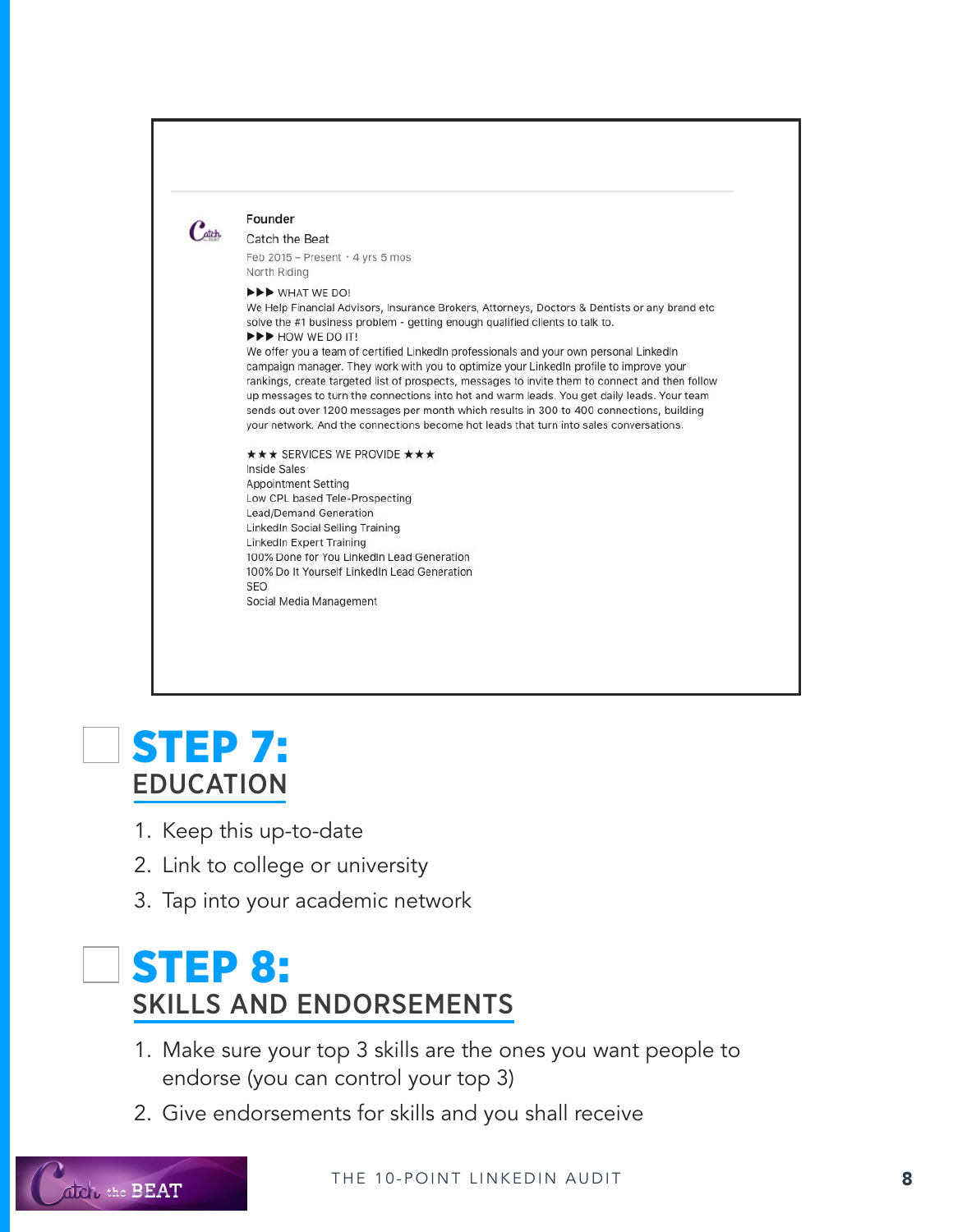| Q Linkedin                                                                                                                      | ⊛                                 |
|---------------------------------------------------------------------------------------------------------------------------------|-----------------------------------|
| You can add 13 more skills<br>$\checkmark$ LinkedIn Training<br>$\checkmark$ Webinar Trainig<br>$\checkmark$ Linkedin Marketing | $\checkmark$ LinkedIn Advertising |
| Suggested skills based off your profile:                                                                                        |                                   |
| + SEO Audits<br>+ Online Reputation Management                                                                                  | + English<br>+ Employee Relations |
| + Demand Generation<br>+ Social Selling                                                                                         | + Performance Management          |
| + Cost Per Lead (CPL)<br>+ Dentists<br>+ Telemarketing                                                                          |                                   |

# STEP 9: RECOMMENDATIONS

- 1. Ask for recommendations
- 2. Give recommendations
- 3. Aim for at least 3 from employers and peers

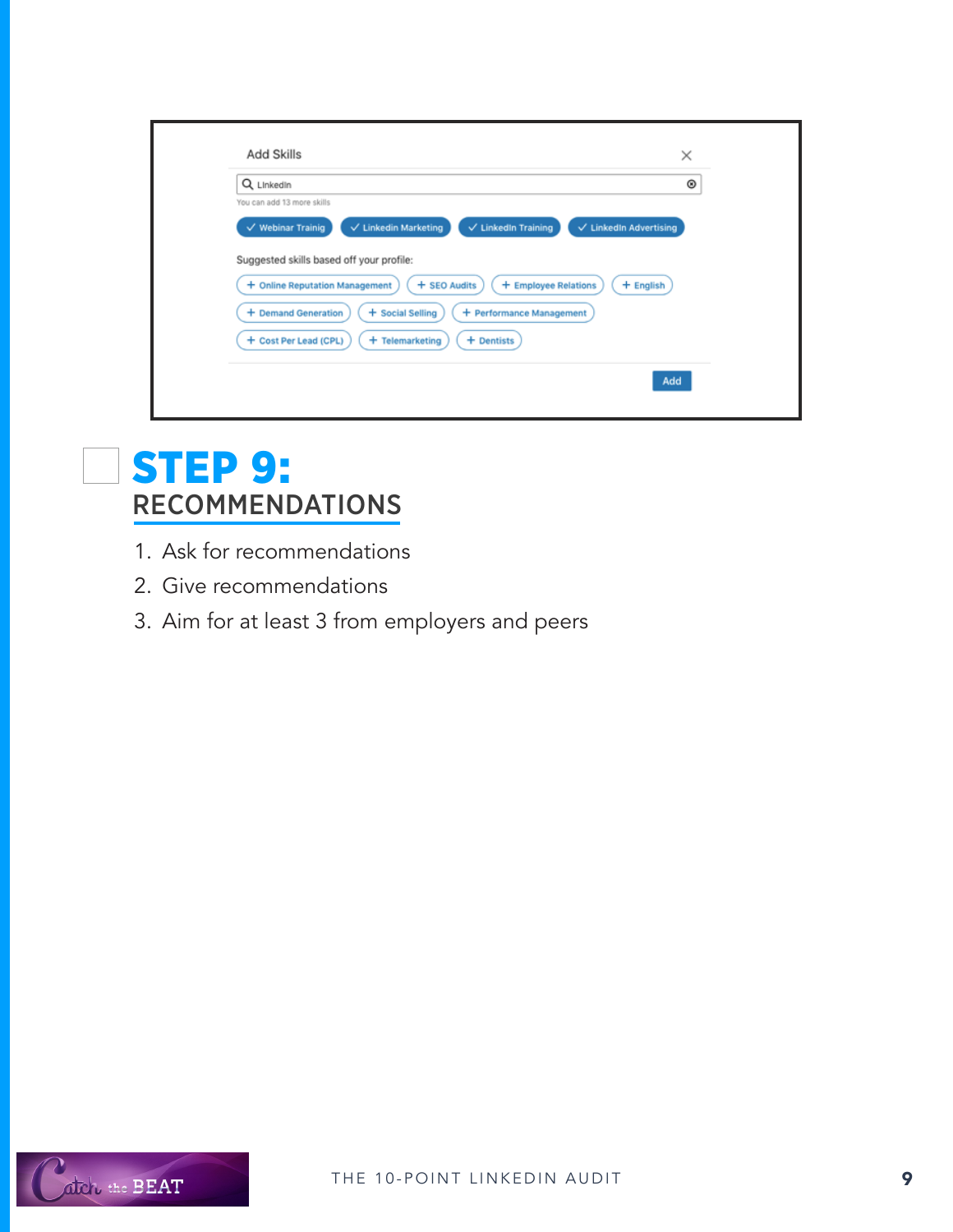# STEP 10: INTERESTS

- 1. Follow pages that truly interest you
- 2. Join industry specific groups (great networking opportunity)